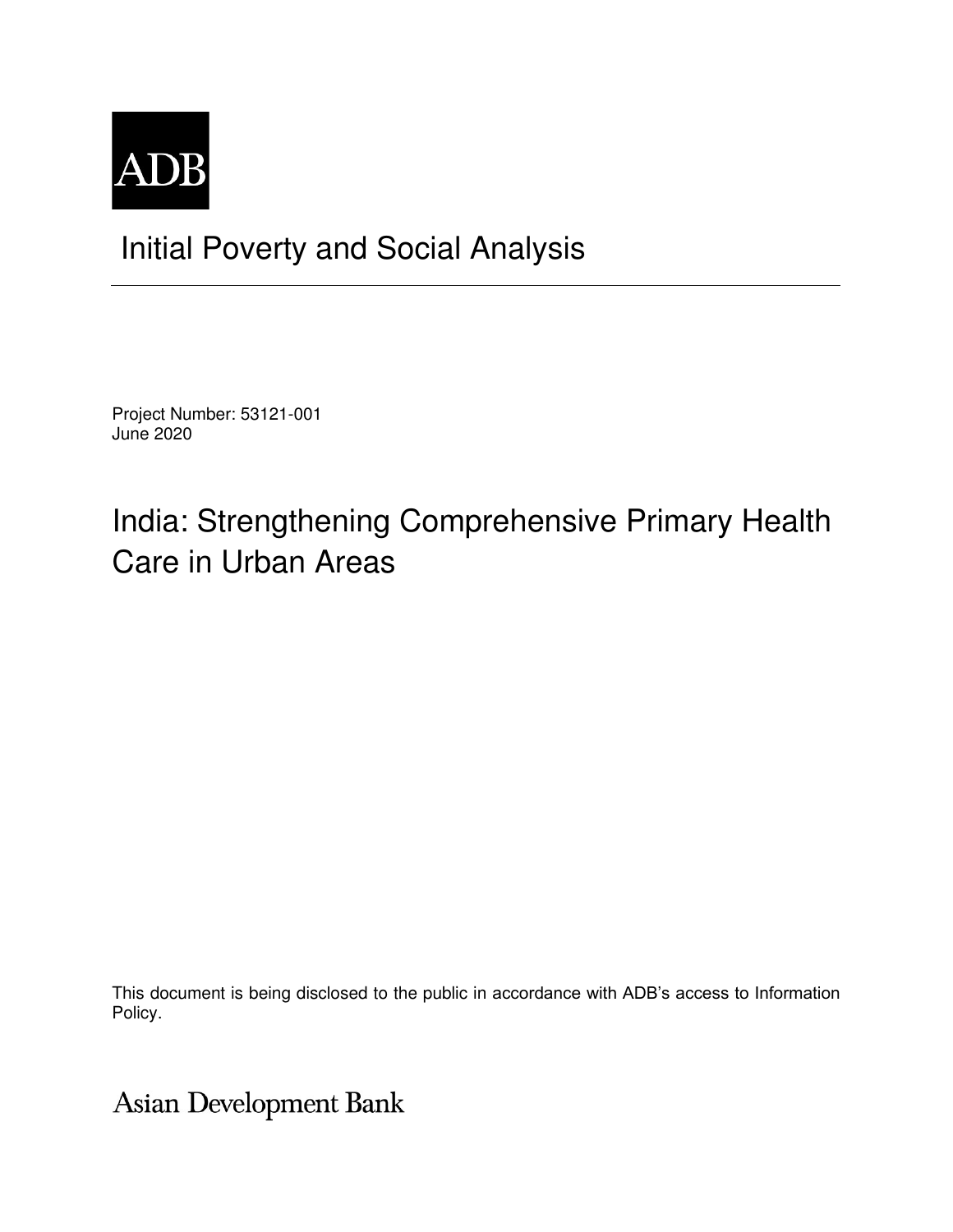### **CURRENCY EQUIVALENTS**

(as of 10 June 2020)

| Currency unit | $\overline{\phantom{m}}$ | Indian rupee/s $(\bar{\tau})$ |
|---------------|--------------------------|-------------------------------|
| Re1.00        | $=$                      | \$0.01324                     |
| \$1.00        | $=$                      | ₹75.4950                      |

#### **ABBREVIATIONS**

| ADB         |     | Asian Development Bank             |
|-------------|-----|------------------------------------|
| <b>CPHC</b> | $=$ | comprehensive primary health care  |
| <b>HWC</b>  | $=$ | <b>Health and Wellness Centre</b>  |
| <b>MAS</b>  |     | Mahila Arogya Samiti               |
| <b>NCD</b>  | =   | non communicable disease           |
| <b>NHP</b>  | =   | <b>National Health Policy</b>      |
| <b>NUHM</b> | $=$ | National Urban Health Mission      |
| <b>UPHC</b> | =   | <b>Urban Primary Health Centre</b> |

#### **NOTES**

- (i) The fiscal year (FY) of the Government of India ends on 31 March. "FY" before a calendar year denotes the year in which the fiscal year ends, e.g., FY2020 ends on 31 March 2020.
- (ii) In this report, "\$" refers to United States dollars.

In preparing any country program or strategy, financing any project, or by making any designation of or reference to a particular territory or geographic area in this document, the Asian Development Bank does not intend to make any judgments as to the legal or other status of any territory or area.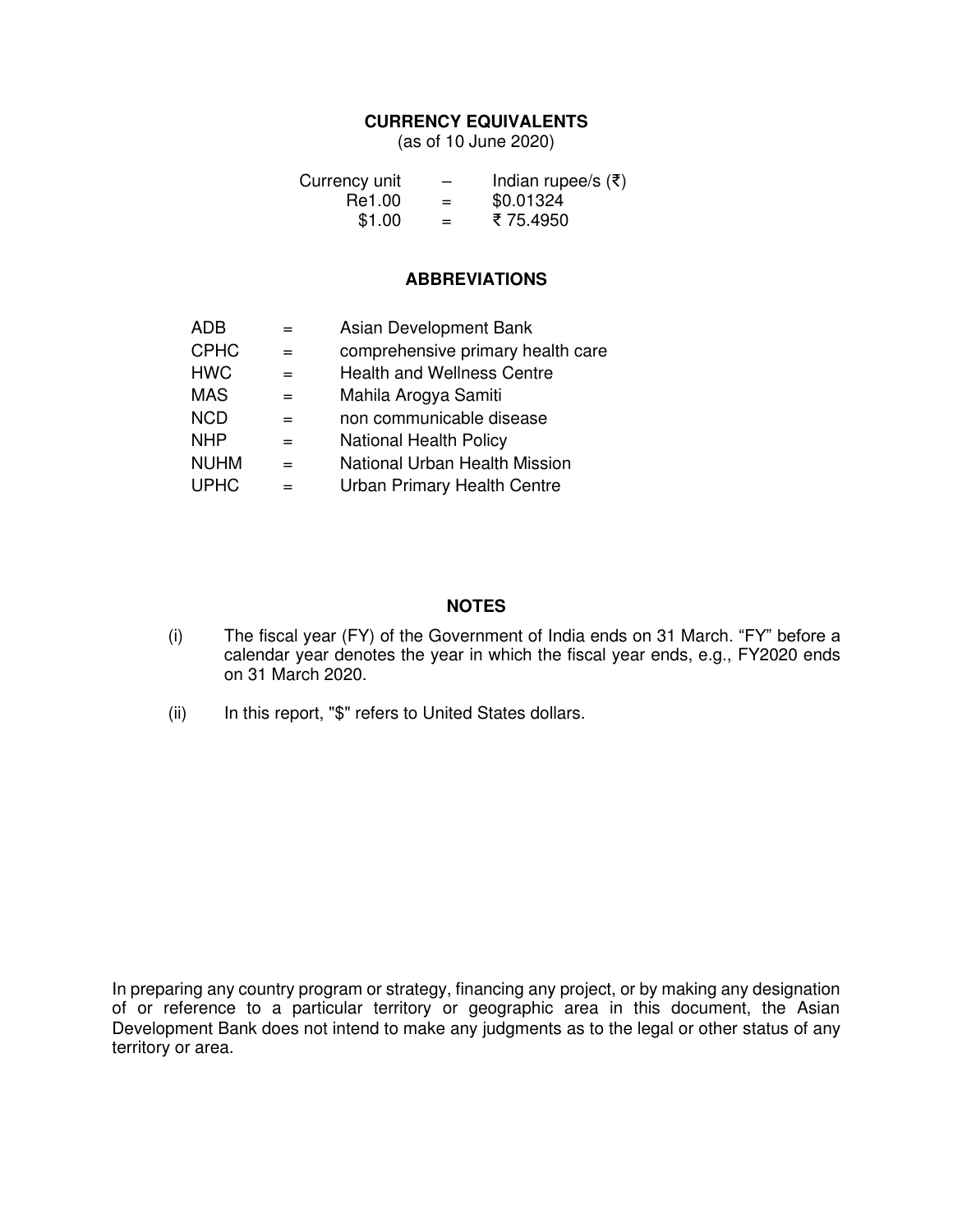### **INITIAL POVERTY AND SOCIAL ANALYSIS**

| Country:                                       | India                                                                                                                                                           | Project Title:           | Strengthening Comprehensive Primary<br>Health Care (CPHC) in Urban Areas                                                                                                                                                                                                                                                                                                                                                                                                                                                                                                                                                                                                                                                                                                                                                                                                                                                                                                                                                                                                                                                                                                                                                                                                                                                                                                                                                                                                                                                                                                                                                                                                                                                                                                                                                                                                                                                                                                                                                                                                                                                                                                                                                                                                                                                                                                                                                                                                        |
|------------------------------------------------|-----------------------------------------------------------------------------------------------------------------------------------------------------------------|--------------------------|---------------------------------------------------------------------------------------------------------------------------------------------------------------------------------------------------------------------------------------------------------------------------------------------------------------------------------------------------------------------------------------------------------------------------------------------------------------------------------------------------------------------------------------------------------------------------------------------------------------------------------------------------------------------------------------------------------------------------------------------------------------------------------------------------------------------------------------------------------------------------------------------------------------------------------------------------------------------------------------------------------------------------------------------------------------------------------------------------------------------------------------------------------------------------------------------------------------------------------------------------------------------------------------------------------------------------------------------------------------------------------------------------------------------------------------------------------------------------------------------------------------------------------------------------------------------------------------------------------------------------------------------------------------------------------------------------------------------------------------------------------------------------------------------------------------------------------------------------------------------------------------------------------------------------------------------------------------------------------------------------------------------------------------------------------------------------------------------------------------------------------------------------------------------------------------------------------------------------------------------------------------------------------------------------------------------------------------------------------------------------------------------------------------------------------------------------------------------------------|
| Lending/Financing<br>Modality:                 | Results-Based Lending                                                                                                                                           | Department/<br>Division: | South Asia Department/<br>Human and Social Development Division                                                                                                                                                                                                                                                                                                                                                                                                                                                                                                                                                                                                                                                                                                                                                                                                                                                                                                                                                                                                                                                                                                                                                                                                                                                                                                                                                                                                                                                                                                                                                                                                                                                                                                                                                                                                                                                                                                                                                                                                                                                                                                                                                                                                                                                                                                                                                                                                                 |
|                                                |                                                                                                                                                                 |                          | POVERTY IMPACT AND SOCIAL DIMENSIONS                                                                                                                                                                                                                                                                                                                                                                                                                                                                                                                                                                                                                                                                                                                                                                                                                                                                                                                                                                                                                                                                                                                                                                                                                                                                                                                                                                                                                                                                                                                                                                                                                                                                                                                                                                                                                                                                                                                                                                                                                                                                                                                                                                                                                                                                                                                                                                                                                                            |
|                                                | A. Links to the National Poverty Reduction Strategy and Country Partnership Strategy                                                                            |                          |                                                                                                                                                                                                                                                                                                                                                                                                                                                                                                                                                                                                                                                                                                                                                                                                                                                                                                                                                                                                                                                                                                                                                                                                                                                                                                                                                                                                                                                                                                                                                                                                                                                                                                                                                                                                                                                                                                                                                                                                                                                                                                                                                                                                                                                                                                                                                                                                                                                                                 |
|                                                | The program is also fully aligned to ADB Strategy 2030 for increased universal health coverage.                                                                 |                          | The National Health Policy (NHP) 2017 recognizes the growing burden of non-communicable diseases, the<br>persisting burden of infectious diseases, and the increase in catastrophic health care related expenditure as one of<br>the major contributors to poverty and vulnerability of Indian population. The policy envisages 'to attain the highest<br>possible level of health and well-being for all at all ages through increasing access, improving quality and lowering<br>the cost of healthcare delivery. <sup>a</sup> Universality, equity, patient-centered care and decentralization, amongst others, are<br>the principles of NHP that are crucial for improvement in health status especially of urban poor and therefore, has a<br>direct implication on poverty reduction. Resulting from NHP, the Ayushman Bharat scheme of the Government<br>launched in 2018, with the aim to address these challenges through a Comprehensive Primary Health Care (CPHC)<br>package delivered from 150,000 Health and Wellness Centers (HWCs), along with the National Health Protection<br>Scheme (later renamed to Pradhan Mantri Jan Arogya Yojna) for financing the health of the poor through an<br>insurance scheme. <sup>b</sup> This program supports CPHC roll-out in urban areas in select states of India facing rapid<br>urbanization. The program is aligned with India Country Partnership Strategy (CPS), 2018–2022 which supports<br>ADB's ongoing urban and health sector operations, by provision of comprehensive primary health care services to<br>the urban poor with increased focus on equitable access and improved quality of service delivery in public facilities.                                                                                                                                                                                                                                                                                                                                                                                                                                                                                                                                                                                                                                                                                                                                                                             |
| income MDGs (TI-M1, M2, etc.)                  |                                                                                                                                                                 |                          | B. Poverty Targeting: <b><i>NGeneral intervention Individual or household</i></b> (TI-H) <b><i>RGeographic</i></b> (TI-G) <b><i>Non-</i></b>                                                                                                                                                                                                                                                                                                                                                                                                                                                                                                                                                                                                                                                                                                                                                                                                                                                                                                                                                                                                                                                                                                                                                                                                                                                                                                                                                                                                                                                                                                                                                                                                                                                                                                                                                                                                                                                                                                                                                                                                                                                                                                                                                                                                                                                                                                                                    |
|                                                | residents, for free, it will benefit urban poor and vulnerable groups, especially women.                                                                        |                          | By developing a universally accessible and affordable primary health services in urban areas, the program will<br>directly address the target of SDG 3: achieve universal health coverage, including financial risk protection; access<br>to quality essential health care services; and access to safe, effective, quality, and affordable essential medicines<br>and vaccines for all in urban areas of 12 states. While the comprehensive primary health care is for all urban                                                                                                                                                                                                                                                                                                                                                                                                                                                                                                                                                                                                                                                                                                                                                                                                                                                                                                                                                                                                                                                                                                                                                                                                                                                                                                                                                                                                                                                                                                                                                                                                                                                                                                                                                                                                                                                                                                                                                                                               |
| <b>Poverty and Social Analysis</b><br>С.<br>1. | Key issues and potential beneficiaries.<br>population in India. Of these over 14% are poor and vulnerable.<br>2. Impact channels and expected systemic changes. |                          | Rapid urbanization in India is evidenced from urban population growth from 377 million in 2011 to 460 million in 2020<br>(22%). <sup>c</sup> This rapid urbanization involves migration and expansion of India's city limits, posing further challenges to<br>provision of quality healthcare services. In order to address the health needs of the urban population and provide<br>equitable access to quality basic healthcare to the urban poor, National Urban Health Mission (NUHM) was launched<br>in 2013. <sup>d</sup> However, the out-of-pocket expenditure continued to rise and was high as 62.4% of the total health<br>expenditure, which underlined the glaring need for wider range of service provision in the public sector and increased<br>financial protection of the poor. <sup>e</sup> A study estimates that labor households engaged in the unorganized sector in Delhi<br>spend about 8.87% of the annual per capita income and nearly 24% of the households either borrowed money from<br>various sources or sold their belongings in order to meet their health care costs. <sup>f</sup> To address these challenges, the<br>government announced that HWCs would be created by transforming existing primary health centers to deliver<br>CPHC and declared this as one of the two components of Ayushman Bharat. This CPHC program has a clear focus<br>on the urban poor and vulnerable including slum dwellers and other marginalized groups like rickshaw pullers, street<br>vendors, railway and bus station luggage carriers, homeless persons, street children, constructions site workers.<br>Slums are characterized by poverty, overcrowding, poor sanitation, vulnerability to hazards and accidents, fear of<br>demolition drives and displacement, and stress due to livelihood security. Conditions in slums make the slum<br>dwellers highly susceptible to communicable diseases and the lifestyle make them prone to noncommunicable<br>diseases (NCDs) such as cardiovascular diseases, diabetes, cancer, respiratory, and other chronic diseases. <sup>9</sup> The<br>program with focus on 12 selected states in India covering the urban cities with populations over 50,000. The target<br>population covered under the program scope include 313 million urban population, which is 69% of total urban<br>In order to ensure delivery of CPHC services, existing urban primary health centers (UPHCs) would be converted to |
|                                                |                                                                                                                                                                 |                          | HWCs. CPHC will strengthen the existing institutional and service delivery mechanisms through nine channels<br>including continuum of care; expanded services; expanded list of diagnostics; multiskilling of staff; community<br>mobilization and health promotion; infrastructure upgradation; provider payment reform; robust IT system; and                                                                                                                                                                                                                                                                                                                                                                                                                                                                                                                                                                                                                                                                                                                                                                                                                                                                                                                                                                                                                                                                                                                                                                                                                                                                                                                                                                                                                                                                                                                                                                                                                                                                                                                                                                                                                                                                                                                                                                                                                                                                                                                                 |

partnership for knowledge & implementation through coordinated action (endnote b). The program aims at improving the system capacity and staff to deliver expanded range of services and diagnostics to prevent, manage and treat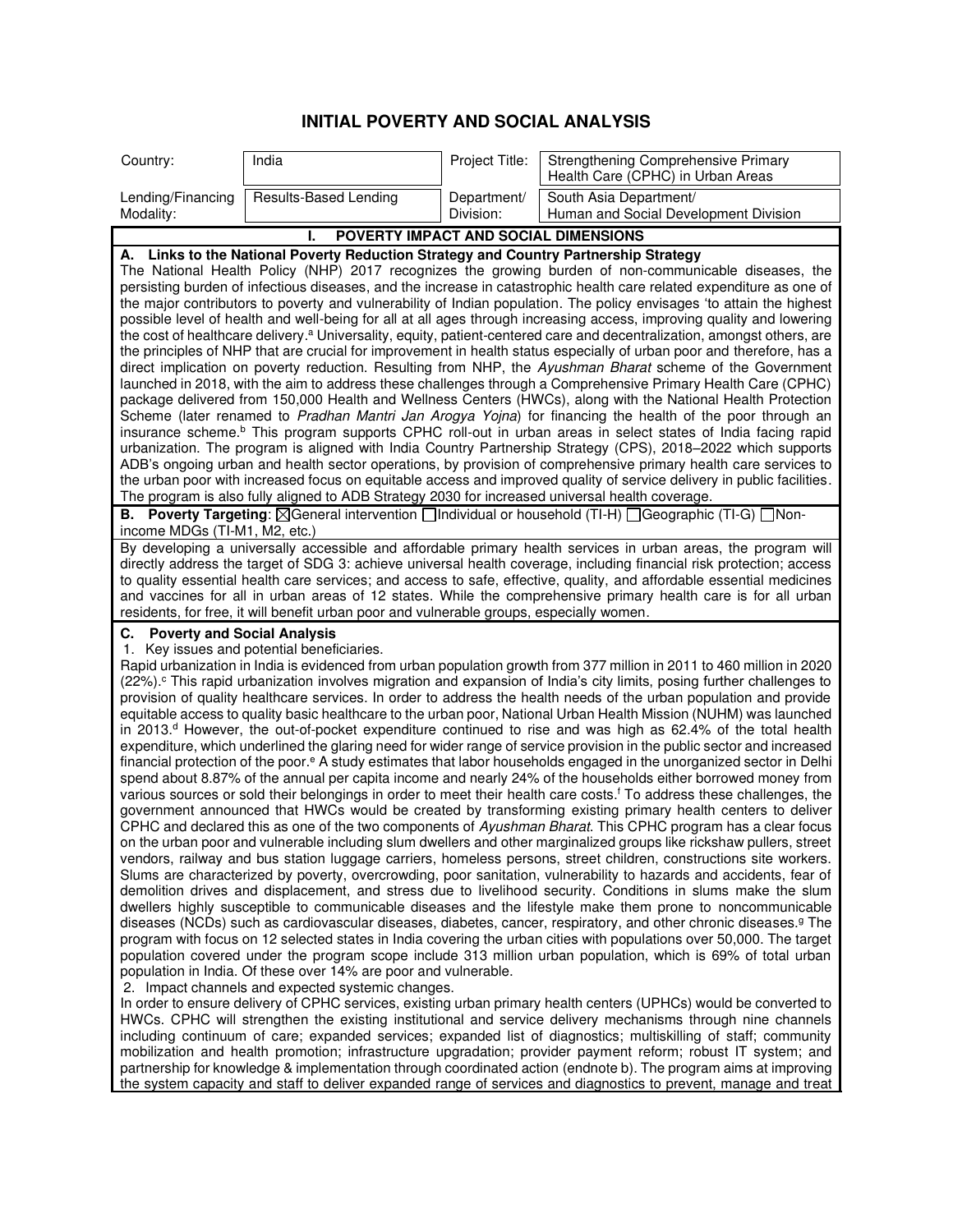NCDs along with the communicable diseases and RMNCH+A services. In addition, interventions would also help strengthen continuum of care and referral mechanisms in place.

3. The due diligence will identify the health concerns, needs, and priorities of urban area communities including persisting gaps. It will provide a basis for determining the scope of intervention for expanded range of services required in primary care facilities in India. The due diligence will also assess program design features including systems and processes and will identify key areas which need strengthening to increase the use of public sector facilities for primary health care delivery in urban India.

#### **II. GENDER AND DEVELOPMENT**

1. What are the key gender issues in the sector and/or subsector that are likely to be relevant to this project or program? Women's health is compromised because of patriarchal, cultural and socioeconomic constraints. Several studies across the globe have shown how health seeking behavior of poor women and girls is particularly constrained, impacting their health and wellbeing. A 2015 Lancet study reported that fewer female patients than male visited a doctor in urban areas despite the popular belief that the health services are mainly focused on maternal care and adolescent girls' health program. h National Family Health Survey-4 data shows the low levels of autonomy women have in critical matters related to health: (i) 63% of the married women do not have decision making powers in matters related to their own health; and (ii) only 57% of women in urban areas have the freedom to visit a health facility alone. There is also a high level of acceptance of gender-based violence, 46.7% women in urban areas agree that husbands are justified in beating their wives for 'specific reasons'. Among NCDs, breast cancer (30%) followed by cervical cancer (12%) are two major constituents for cancer deaths for women in India.<sup>i</sup>

2. Does the proposed project or program have the potential to contribute to the promotion of gender equity and/or empowerment of women by providing women's access to and use of opportunities, services, resources, assets, and participation in decision making?  $\boxtimes$  Yes  $\Box$  No participation in decision making?

CPHC will empower women by improving health seeking behavior among urban women especially the poor and vulnerable through improved outreach and wider range of services. Especially it will (i) provide RMNCH+A services; (ii) NCD-related services including screening women above 30 years for cervical and breast cancer; (ii) identifying action against gender violence as a priority area for a coordinated action; (iii) engaging with existing women groups through Mahila Aarogya Samitis (MAS, community collectives comprising local women); (iv) incorporating management of gender-based violence related injuries, management of survivors of sexual violence as per medicolegal protocols and facilitating linkage to legal support center; in service delivery framework for UPHC-HWC; and (v) educating and mobilizing community for action on violence against women. Actions will be identified for program action plan with specific focus on gender inclusiveness.

3. Could the proposed project have an adverse impact on women and/or girls or widen gender inequality?  $\Box$  Yes  $\boxtimes$  No

4. Indicate the intended gender mainstreaming category:  $\boxtimes$  GEN (gender equity)  $\Box$  EGM (effective gender mainstreaming)  $\Box$  SGE (some gender elements)  $\Box$  NGE (no gender elements)

#### **III. PARTICIPATION AND EMPOWERMENT**

1. Who are the main stakeholders of the project, including beneficiaries and negatively affected people? Identify how they will participate in the project design.

The main beneficiaries targeted by urban CPHC are the urban poor especially women, children, elderly, and the vulnerable. For CPHC design, MOHFW constituted a task force to identify challenges in roll out, finalize components of service delivery, institutional mechanisms and service organization. The program envisages to deliver health care regardless of accessibility and quality regardless of gender, race, ethnicity, geographical location, or socioeconomic status. The operational guidelines, released in 2018, were developed through consultative process involving policy makers, practitioners, technical experts; and experiences drawn from implementation of NHM. Communities through MAS and community action for health will continue to provide relevant inputs for decentralized health planning. 2. How can the project contribute (in a systemic way) to engaging and empowering stakeholders and beneficiaries, particularly, the poor, vulnerable, and excluded groups? What issues in the project design require participation of the poor and excluded? CPHC proposes following key strategies: (i) empower MAS to facilitate intersectoral convergence, local planning and action for access and quality of care; (ii) engage with existing women groups and ensure greater participation of women from community; (iii) MAS to closely work with the representatives of Urban Local Bodies and existing community based groups to build capacities for community level planning, action and monitoring to address social determinants of health; (iv) women collectives and MAS to undertake large-scale community level information, education and communication activities for health promotion; and (v) the MAS and Rogi Kalyan Samitis (Patient Welfare Committee) would monitor the performance of HWCs.

3. What are the key, active, and relevant civil society organizations (CSOs) in the project area? What is the level of civil society organization participation in the project design?

|  | $\boxtimes$ Information generation and sharing (M) $\boxtimes$ Consultation (M) $\Box$ Collaboration |  | Partnership                                                                                                       |  |
|--|------------------------------------------------------------------------------------------------------|--|-------------------------------------------------------------------------------------------------------------------|--|
|  |                                                                                                      |  | MAS and <i>Rogi Kalyan Samitis</i> are consulted by the government in designing the HWC guidelines. ADB consulted |  |
|  |                                                                                                      |  | with some of them during the NUHM annual common review missions and ADB's own review missions to gain             |  |
|  | insights on the effectiveness of community process, outreach and operation of UPHCs.                 |  |                                                                                                                   |  |

4. Are there issues during project design for which participation of the poor and excluded is important? What are